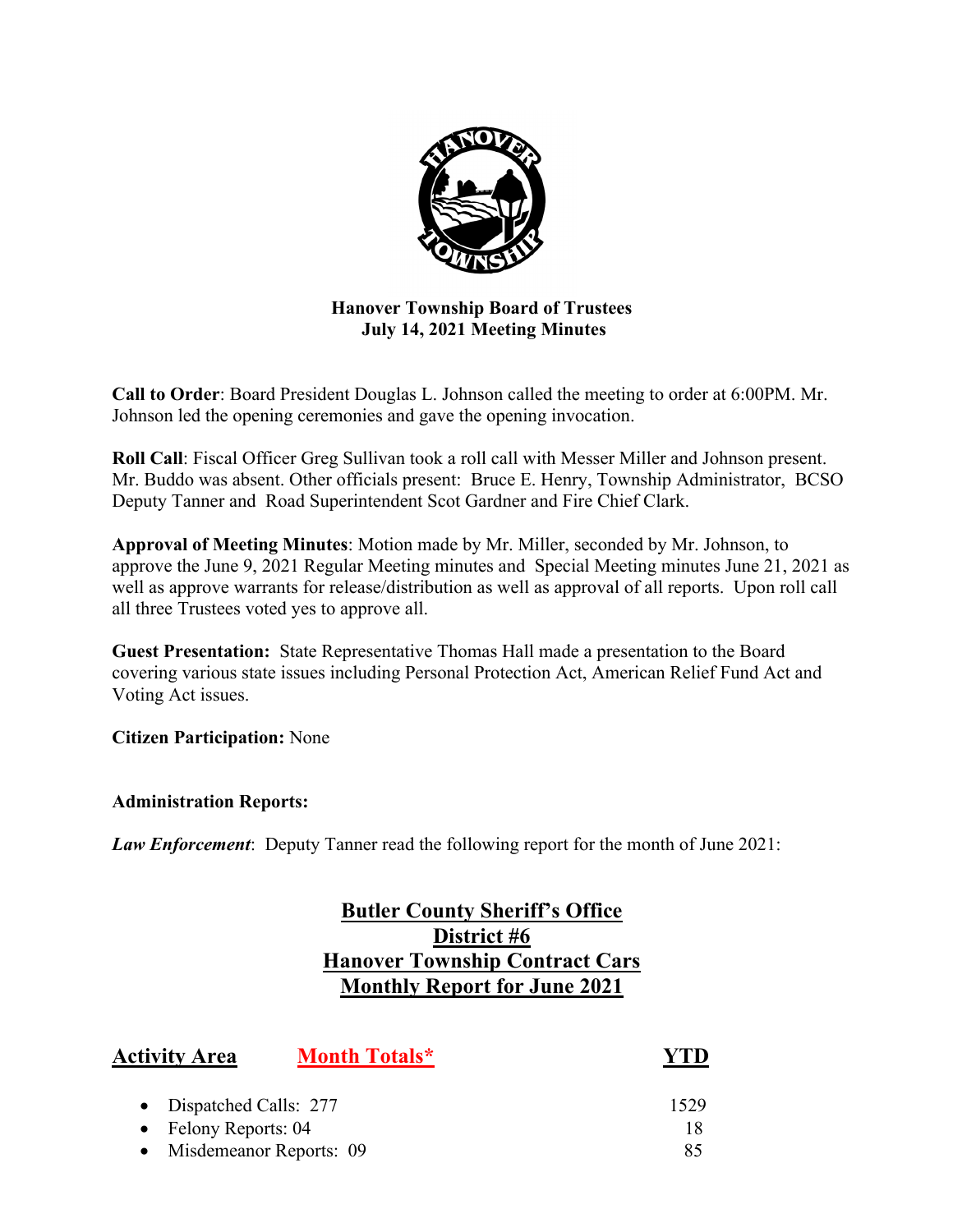| Non-Injury Crash: 04                | 43         |
|-------------------------------------|------------|
| Injury Crash: 04                    | 09         |
|                                     | .150       |
| Assists/Back Up: 43                 | 194        |
| Felony Arrests: 00                  | 03         |
| Misdemeanor Arrests: 02             | 55         |
| <b>OMVI</b> Arrests: 00             | 01         |
|                                     | .26        |
| Traffic Stops: 15                   | 99         |
| Moving Citations: 11                | 74         |
| Warning Citations: 06               | 29         |
| Civil Papers Served: 0<br>$\bullet$ | 00         |
| Business Alarms: 0                  | 09         |
| Residential Alarms: 09              | 41         |
| Special Details: 23                 | 102        |
| COPS Times: 5,200 (Min.)            | 31,600 Min |
| Vacation Checks: 18                 | 119        |

\*\*\*\*\*\*\*\*\*\*\*\*\*\*\*\*\*\*\*\*\*\*\*\*\*\*\*\*\*\*\*\*\*\*\*\*\*\*\*\*\*\*\*\*\*\*\*\*\*\*\*\*\*\*\*\*\*\*\*\*\*\*\*\*\*\*\*\*\*\*\*\*\*\*\*\*\*\* Reporting for Deputies Mayer and Tanner. Prepared by BEH.

**\*\*\*\*\*\*\*\*\*\*\*\*\*\*\*\*\*\*\*\*\*\*\*\*\*\*\*\*\*\*\*\*\*\*\*\*\*\*\*\*\*\*\*\*\*\*\*\*\*\*\*\*\*\*\*\*\*\*\*\*\*\*\*\***

# **Hanover Township Fire Department Monthly Report for June 2021- Phil Clark Fire Chief**

Run and detail activity for the Fire and EMS operations are reflected in the following numbers:

|                                                              | <b>Month</b>                          | YTD            |
|--------------------------------------------------------------|---------------------------------------|----------------|
| <b>Emergency Medical Operations/Squad Runs:</b><br>$\bullet$ | 67                                    | 389            |
| Motor Vehicle Accidents:<br>$\bullet$                        | 06                                    | 28             |
| Fire Runs:<br>$\bullet$                                      | 18                                    | 72             |
| Fire Inspections:<br>$\bullet$                               | 02                                    | 44             |
| <b>Knox Box Details</b><br>$\bullet$                         | 00 <sup>2</sup>                       | 00             |
| Other<br>$\bullet$                                           | 0 <sub>0</sub>                        | 0 <sup>0</sup> |
| Total for the month:<br>$\bullet$                            | 91 Runs/Operations<br>(Fire/EMS Runs) |                |
| <b>Total Year 2021: 531 Runs/Operations</b>                  | (June 2020: 66 Runs/Operations)       |                |

-------**.**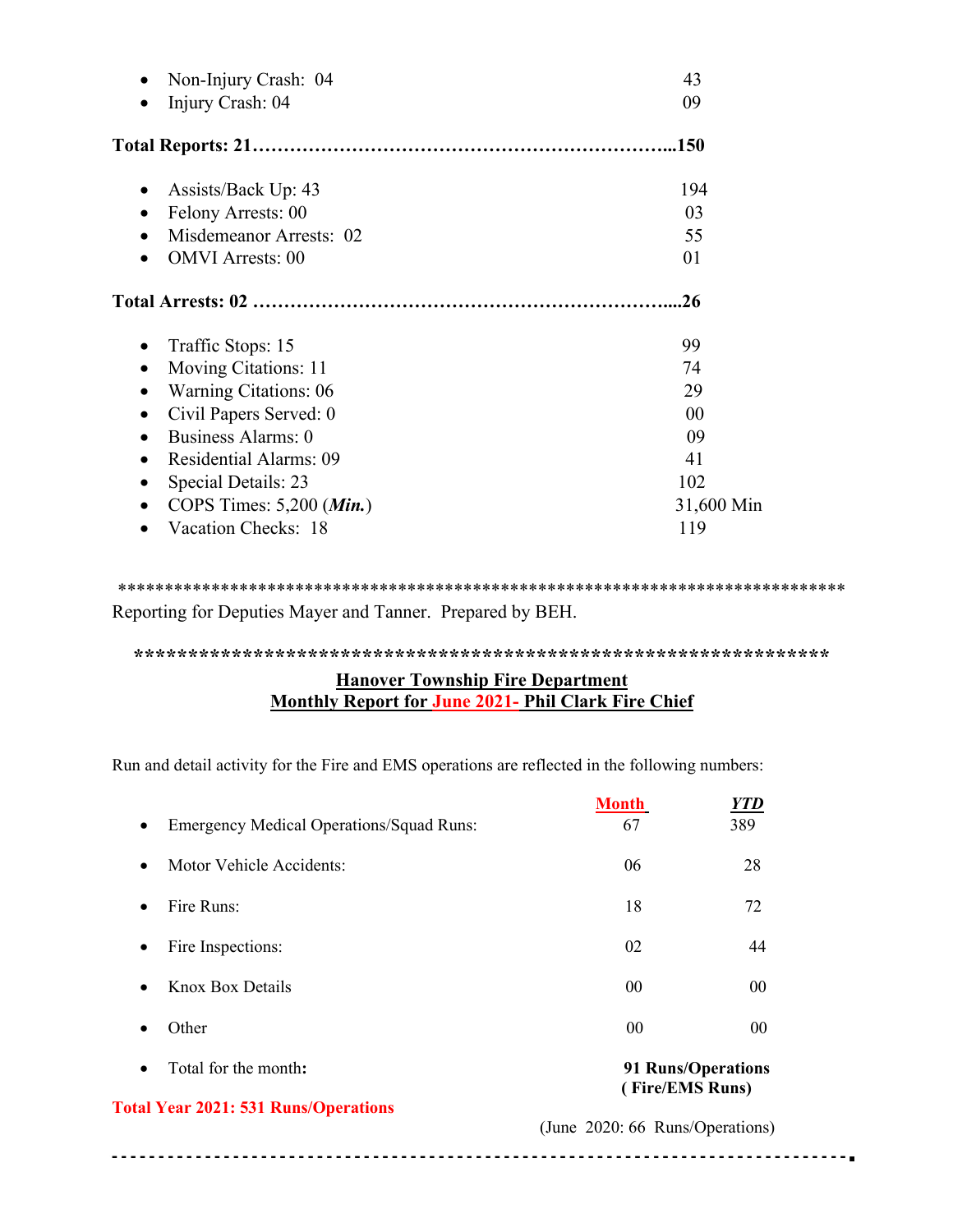| Total for 2020  | 870             |                                 |
|-----------------|-----------------|---------------------------------|
| Total for 2019  | 879             |                                 |
| Total for 2018  | 777             |                                 |
| Total for 2017  | 689             |                                 |
| Total for 2016  | 705             |                                 |
| Total for 2015  | 733             |                                 |
| Total for 2014  | 809             | 5 year average (2016-2020): 784 |
| Total for 2013  | 750             | Run Increase Since 2006: 374    |
| Total for 2012  | 693             |                                 |
| Total for 2011  | 719             |                                 |
| Total for 2010  | 748             |                                 |
| Total for 2009  | 676             |                                 |
| Total for 2008: | 669             |                                 |
|                 | Total for 2007: | 717                             |

**\*\*\*\*\*\*\*\*\*\*\*\*\*\*\*\*\*\*\*\*\*\*\*\*\*\*\*\*\*\*\*\*\*\*\*\*\*\*\*\*\*\*\*\*\*\*\*\*\*\*\*\*\*\*\*\*\*\*\*\*\*\*\*\*\*\*\*\*\*\*\*\*\*\*\*\*\*\*\***  *Road/Cemetery*: Mr. Gardner presented the following report for the month of June 2021:

#### **SUPERINTENDENT'S REPORTS (July 14, 2021)**

Millville Cemetery Operations Report June 1 through June 30, 2021

| 4 Grave sold to Township residents $(a)$ \$710)------------          | 2,840.00 |
|----------------------------------------------------------------------|----------|
| 3 Graves sold to nonresidents (@ \$995)-------------------- 2,985.00 |          |
|                                                                      | 0.00     |
|                                                                      | 5,000.00 |
|                                                                      | 0.00     |
|                                                                      | 1,875.00 |
| <b>Foundation and Marker installation fees---------------</b>        | 2,089.60 |
|                                                                      | 0.00     |
|                                                                      | 100.00   |
|                                                                      |          |

 **Total: ------------------------------------------------------------- \$14,889.60** 

Other Cemetery activities:

- 1. fixed graves
- 2. cleaned office and garage
- 3. pick up and removed flowers from stones
- 4. cut grass 4 times and weed eat 2 times
- 5. built, set and poured 16 foundations
- 6. trimmed bushes out front

### **Road, Streets and Park (Scot Gardner)**

- 1. Repaired potholes and the end of a driveway on Fairy Drive.
- 2. Replaced four guardrail posts on Four Mile.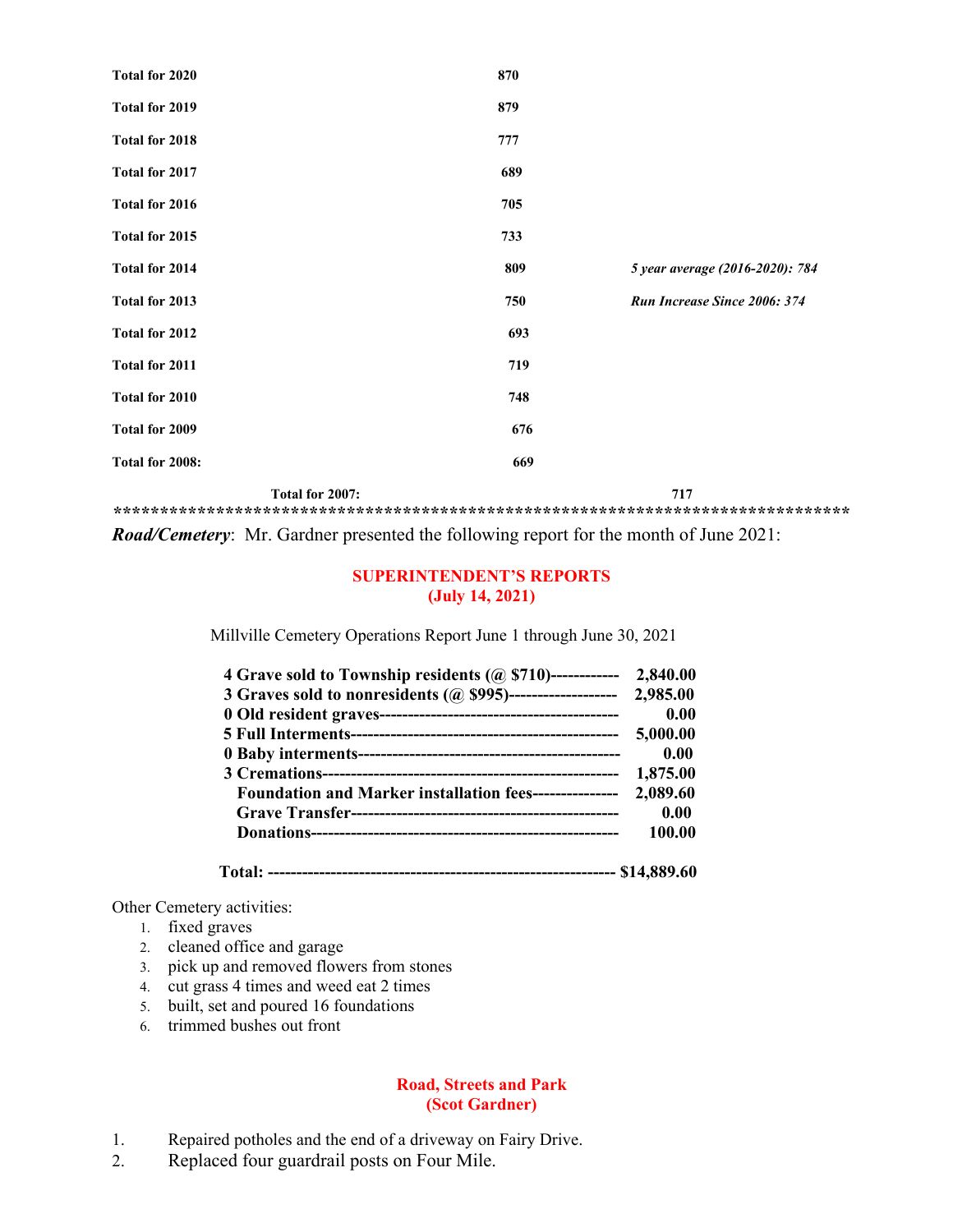- 3. Cut up a downed tree on Nichols and one on Four Mile.
- 4. Replaced the street name signs and posts at Salvatore Place and Regina Drive.
- 5. Trimmed a tree on Columbus and Regina.
- 6. Repaired a sunken spot on Caroldon Street.
- 7. Planted flowers at the Veterans flag and the Community Center sign.
- 8. Cut grass behind the guardrail at 177 and Woodridge Drive.
- 9. Pushed over a pile of cement dumped on the dead end of Darrtown Road.
- 10. Performed a road check on June 19 and removed downed limbs after a storm.
- 11. Called in on June 20 to cut up a tree that fell on Darrtown Road.
- 12. Replaced street name sign brackets on Regina and Isabella Lane.
- 13. Got down all the stuff for Kids Fest.
- 14. Cut behind the stop posts on Leonard Avenue.
- 15. Cut grass on all Township properties and trimmed four times.
- 16. Performed monthly truck, park, and storm water inspections.

\*\*\*\*\*\*\*\*\*\*\*\*\*\*\*\*\*\*\*\*\*\*\*\*\*\*\*\*\*\*\*\*\*\*\*\*\*\*\*\*\*\*\*\*\*\*\*\*\*\*\*\*\*\*\*\*\*\*\*\*\*\*\*\*\*\*\*\*\*\*\*\*\*\*\*\*\*\*\*\*\*\*\*\*\*\*

#### *Administrator's Report (Financials and Personnel Issues)*

Mr. Henry presented the following report to the Board:

#### **Administrator June Summary Report (July 2021)**

- **OTARMA Insurance Park and Facility Safety Inspection:** As was briefly discussed during the last Board meeting**,** the Township received the final inspection report in May. There are few items to make corrections related to updating driver's policies, Road Department signage and 3 pieces of park equipment. The Township provided a response, addressing items identified on July 1, 2021.
- **Fire Levy Information:** Mr. Henry forwarded the Auditor's Certification motion and Resolution to Proceed to the Butler County Board of Elections. Waiting for final Board of Elections approval and certify ballot language.
- **Health Insurance Issues**: Received and analyzed health insurance proposals from three major carriers. Sought the advice of the Township Broker, Gretchen Floyd. Prepared recommendations and contract documents. Presented said material to the Board of Trustees.
- **Fire Station Bond Issue/ Possible Refinance:** As a follow up to last month's report to the board, Mr. Henry has submitted documents to Bond Counsel and Hilltop Securities to proceed with refinancing the current fire station bond issue. Bid proposals were solicited for refinancing. An Award resolution was prepared and a new low interest rate of 1.78% was received. Next steps are proceeding to finish the refinancing process.
- Park Committee: Held meetings with the Committee to prepare for the kids Fest event to be held June 26, 2021.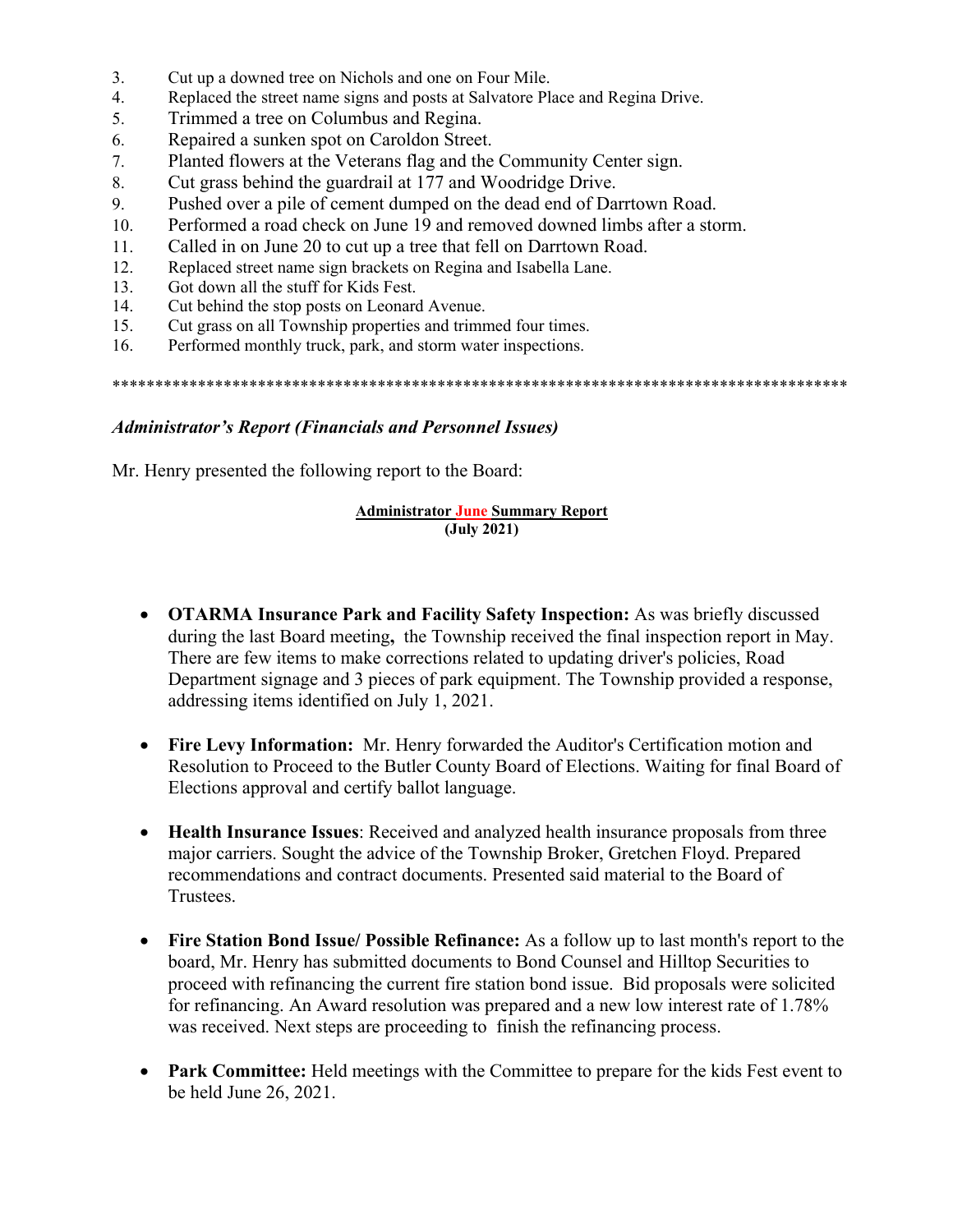- **Kids Fest**: The event was held on June 26, 2021. Almost 300 kids participated as well as parents. The event was considered a major success. Sponsorships and donations offset most of the costs of the event.
- **Fiscal Operations: Ongoing-** We are continuing the process of reviewing all funds and determining fiscal strength of the Township for 2021 as well s the recent official report filed by Moody's.
- **Board, Financial Reports and Payroll Reports (ongoing)**: Obtained data from the Fiscal Officer and prepared Township funds analysis for the monthly Board meeting. Prepared Trustee packets.
- **American Relief Fund**: Continued monitoring information from the State and Ohio Township Association in regard to the inclusion of Townships in the funding package of the American Relief Fund Act.
- **Catch Basin Repairs: No Progress.** Still working on how to bid out the work needed for the failing catch basins. Road crew has been making some repairs. Scheduling a partial list for the 2021-2022 construction season. (**Placed on hold due to economic issues COVID-19 related**)
- **Wencella Drive Drainage Issues: Ongoing/No change-** The problem exists outside the right of way. (Still trying to figure out how to deal with the private property and R/W issues and financing- **still pending- no change**.
- **Ongoing: Gene Avenue Culvert-** The Gene Avenue culvert project received a partial grant award \$71,000.00) through the Community Development Grant Process. This project is still a priority and will be made part of the 2022 Road Program through the County Engineer's Office with a 2021 estimated cost of \$109,339.00.

# **Personnel Actions and Other Items of Note**

Due to the pandemic issue period, which resulted in furloughing, not filling or able to fill enough part time and seasonal employees for addressing all of the Township's operational needs as well as not having sufficient funds readily available for certain infrastructure needs, the township staff is having difficulty in meeting all the operational demands. One employee is still recovering from a serious illness and is limited in types of assignments that are appropriate. With the possibility of additional support revenues from the State, we are trying to attract the needed workers.

# *Personnel actions and appointment of new personnel underway for June:*

# *Fire Department:*

.

# **Hire subject to conditions:**

Mr. Daniel Lantz 2831 Inverness Place Cincinnati, Ohio 45209 as an EMT-B at \$15.00 per hour for part time on station shift duty and \$18.00 per hour call in pay subject to final review of qualifications and subject to the successful completion of the background check and approval by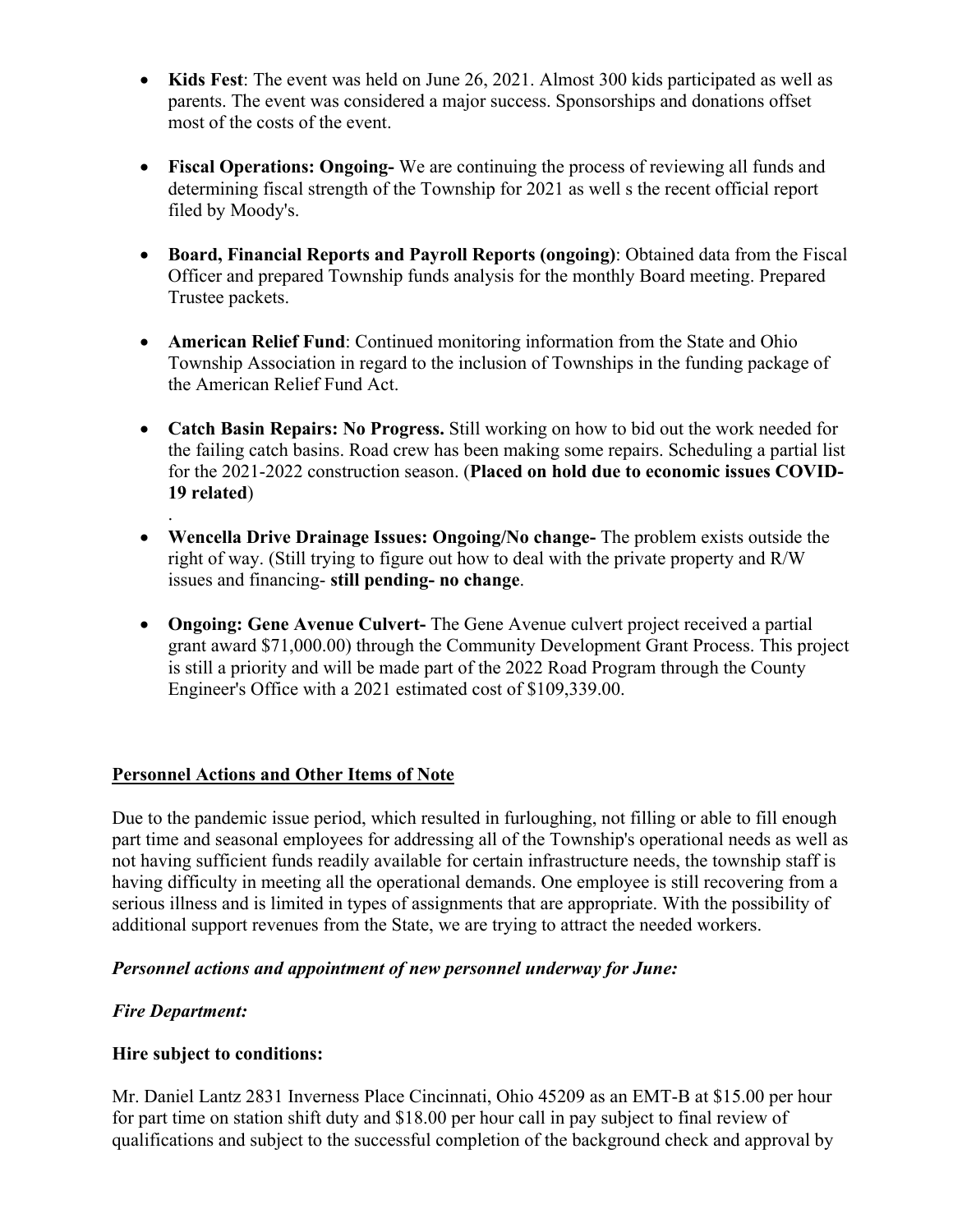the Township Administrator. Eventually, Fire Fighter Training must be completed in accordance with Command Staff instructions. Background successfully completed.

Mrs. Susan Y. Luttrell 1804 Laredo Drive Hamilton, Ohio 45013 as an EMT-P at \$17.00 per hour part time on station shift duty and \$18.00 per hour call in pay subject to final review of qualifications and subject to the successful completion of the background check and approval by the Township Administrator. Eventually, Fire Fighter Training must be completed in accordance with Command Staff instructions.

# **The following employees have achieved a higher credential and as per the Township Pay Plan are increased to the level authorized pursuant thereto: NONE**

### **Road and Cemetery:**

Cody Marlow is resigning effective July 16, 2021 from the Cemetery operation. Brent Dunn resigned some weeks ago as a seasonal cemetery worker.

# **Seasonal Help: NONE.**

# *Other General Actions Non Personnel Related: (Still in Progress- Ongoing)*

**Ongoing- Studying ways to secure records properly**: The Administration has been boxing up records to free file space for current documents. Examining old file boxes in the attic to determine which boxes should be reviewed and documents shredded

**Admin Security and Protection of Records**: Examining possible building "blind spots" and also the security and protection of key township documents.

**Road Department:** Examining issues related to the storage of equipment. Looking at pole barns and other related structures.

**Strategic Planning Session**: Once the COVID-19 revenue impact is fully realized and the possible savings from cutbacks as well as increasing revenues in certain funds, a strategic planning session will be needed with the Board of Trustees and Administration in the first nine months of 2021.

### **Of Note- Budget Information June 30, 2021**

**Cash Balance as of June 30, 2021:** \$2,814,391.86

**1) Total Expenditures all funds for June 2021**: \$143,488.17 / **Revenue:** \$336,525.81

**2) Total General Fund cash on hand June 30, 2021:** \$1,012,127.45 (35.96%) of Total funds

**3) Total Fire/EMS Fund cash on hand June 30, 2021**: \$709,000.82 (25.19%) of Total funds

**4)** *Monthly Revenue and Expenditure Reports by fund for June 2021 are attached to this report.*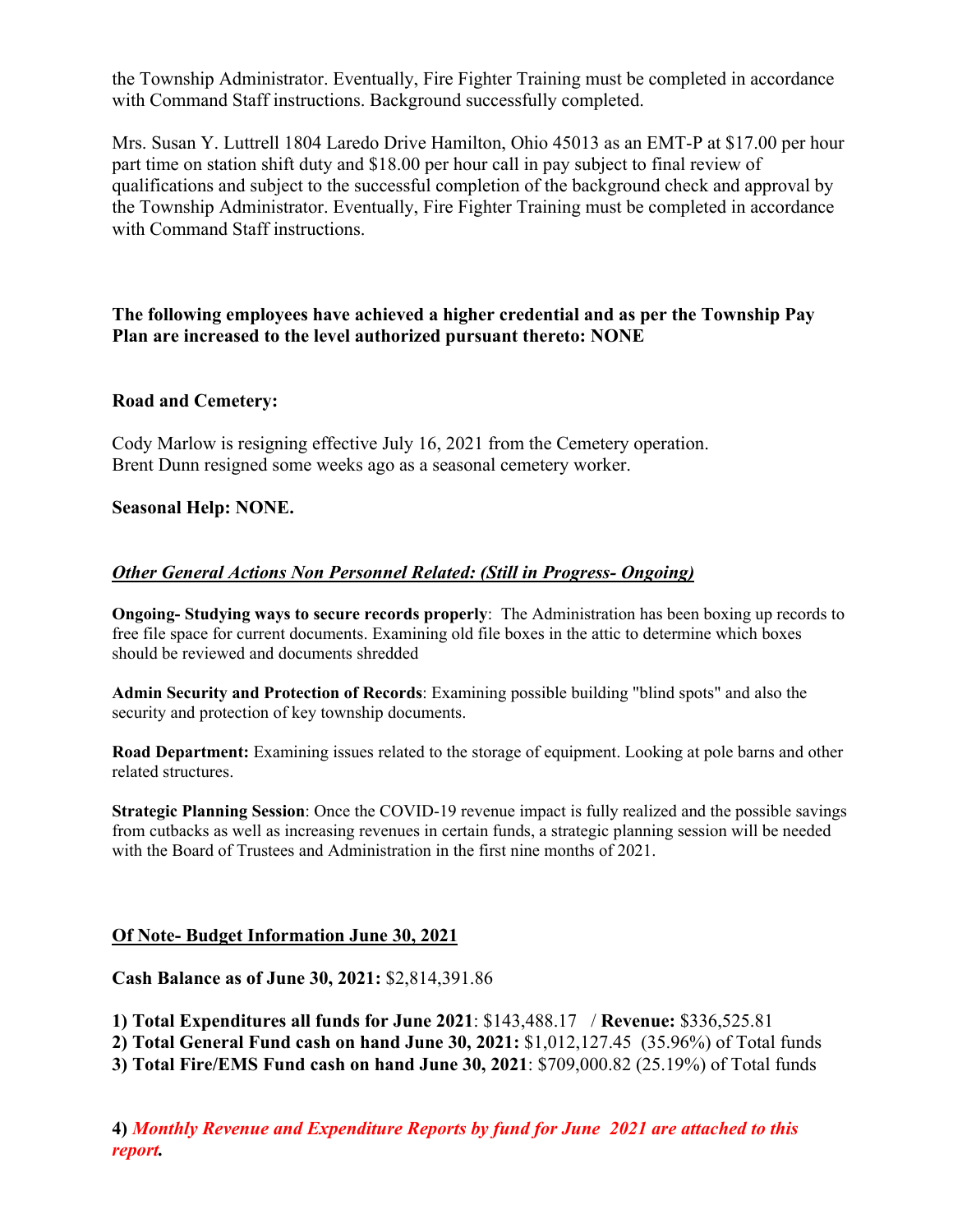Jan-Cash Balance: \$1,380,611.21 Feb-Cash Balance: \$ 1,331,175.05 Feb: \$1,158,413.75 Mar-Cash Balance: \$1,259,054.92 April-Cash Balance: \$1,546,929.78 May-Cash Balance: \$1,524,373.14 May: \$1,477,662.73 June-Cash Balance: \$1,506,977.71 July-Cash Balance: \$1,517,738.15 Aug-Cash Balance: \$1,286,101.15 Sept-Cash Balance: \$1,533,842.91 Oct- Cash Balance: \$1,444,676.89 Nov- Cash Balance: \$1,384,569.72 **Dec-Cash Balance: \$1,324,682.90** 

#### **Fiscal Year 2016** Fiscal Year 2017

 **Jan- Cash Balance: \$1,086,880.70 Feb- Cash Balance: \$ 975,051.11 Mar- Cash Balance: \$ 929,271.02 Apr- Cash Balance: \$1,259,751.18 May- Cash Balance: \$1,256,517.69 June- Cash Balance: \$1,231,659.27** July- Cash Balance: \$1,136,203.94  **Aug- Cash Balance: \$1,088,071.02 Sept- Cash Balance: \$1,231,337.97 Oct-** Cash Balance: \$1,199,176.98 **Nov- Cash Balance: \$1,083,268.01 Dec-** Cash Balance: \$1,046,996.51

#### **Fiscal Year 2018**

 **Jan- Cash Balance: \$1,163,186.72 Feb- Cash Balance: \$1,073,432.10 Mar- Cash Balance: \$1,074,034.55 Apr- Cash Balance: \$1,716,834.06 May- Cash Balance: \$1,692,832.17 June- Cash Balance: \$1,622,292.66 July- Cash Balance: \$1,646,449.31 Aug- Cash Balance: \$1,584,537.39 Sept- Cash Balance: \$1,913,802.96 Oct- Cash Balance: \$1,598,162.43 Nov- Cash Balance: \$1,510,806.10 Dec- Cash Balance: \$1,415,972.54** 

#### **Fiscal Year 2014** Fiscal Year 2015

| lan:  | \$1,148,374.71 |
|-------|----------------|
| Feb:  | \$1,158,413.75 |
| Mar:  | \$1,551,667.37 |
| Apr:  | \$1,458,584.04 |
| Mav:  | \$1,477,662.73 |
| lune: | \$1,393,267.44 |
| July: | \$1,332,264.37 |
| Aug:  | \$1,125,949.35 |
| Sept: | \$1,449,880.79 |
| Oct:  | \$1,362,945.99 |
| Nov:  | \$1,194,472.00 |
| Dec:  | \$1,093,559.61 |

| 888,346.09<br>S  |
|------------------|
| S.<br>902,459.77 |
| 900,176.59<br>S  |
| \$1,471,639.15   |
| \$1,413,018.92   |
| \$1,359,085.19   |
| \$1,321,950.79   |
| \$1,274,996.15   |
| \$1,646,935.23   |
| \$1,511,096.61   |
| \$1,286,649.51   |
| \$1,243,274.81   |
|                  |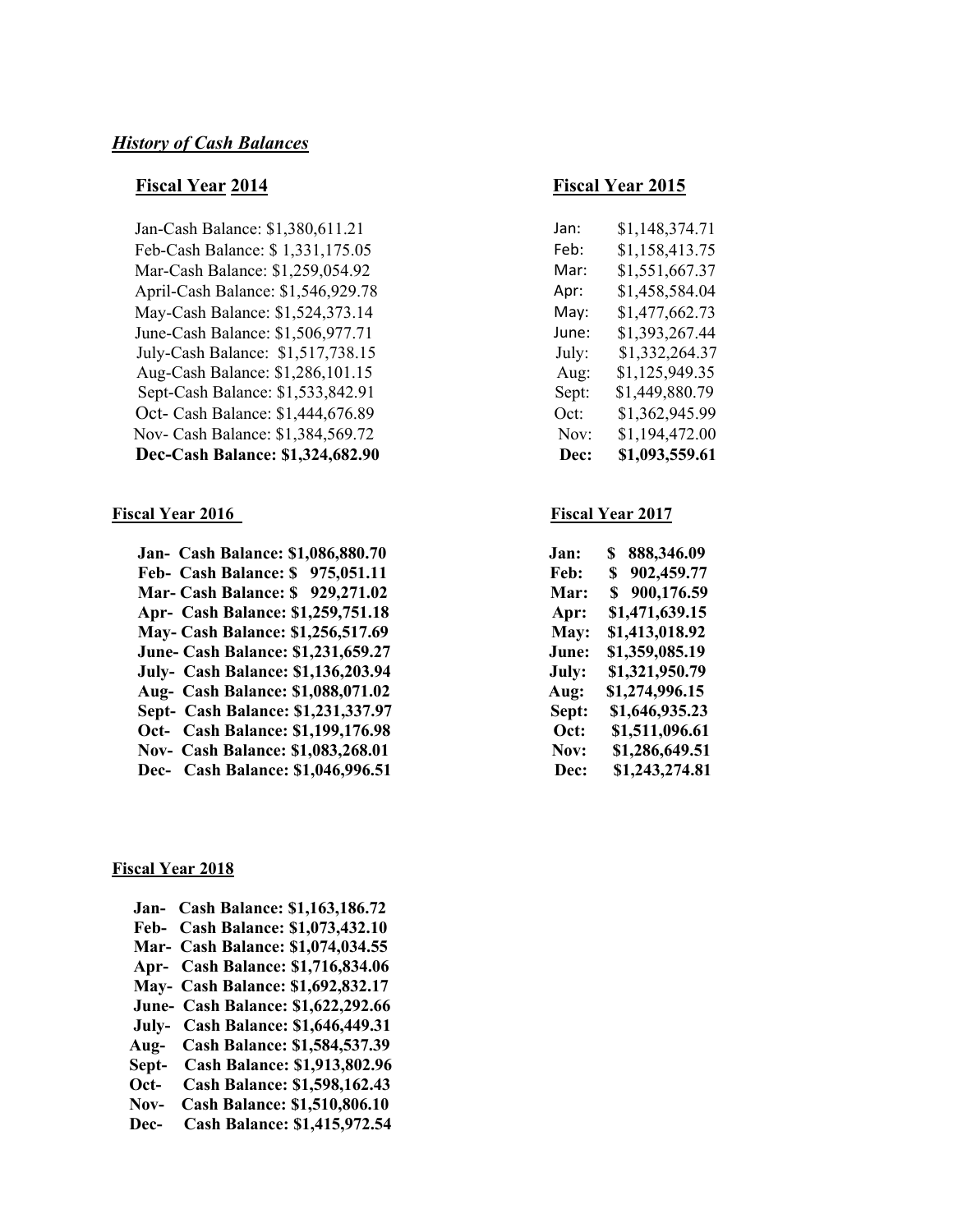| Jan-  | <b>Cash Balance: \$1,285,186.49</b> |
|-------|-------------------------------------|
| Feb-  | <b>Cash Balance: \$1,284,662.00</b> |
| Mar-  | <b>Cash Balance: \$1,282,053.24</b> |
| Apr-  | Cash Balance: \$1,876,385.79        |
| May-  | <b>Cash Balance: \$1,863,302.50</b> |
| June- | <b>Cash Balance: \$1,689,602.11</b> |
| July- | <b>Cash Balance: \$1,627,758.24</b> |
| Aug-  | <b>Cash Balance: \$1,641,391.20</b> |
| Sept- | <b>Cash Balance: \$2,153,934.83</b> |
| Oct-  | <b>Cash Balance: \$1,962,350.93</b> |
| Nov-  | <b>Cash Balance: \$1,861,470.50</b> |
| Dec-  | <b>Cash Balance: \$1,764,761.24</b> |

**Fiscal Year 2020** 

- **Jan- Cash Balance: \$1,665,256.35**
- **Feb- Cash Balance: \$1,672,757.34**
- **Mar-Cash Balance: \$2,308,393.51**
- **Apr- Cash Balance: \$2,230,590.13**
- **May-Cash Balance: \$2,192,706.20**
- **June- Cash Balance: \$2,2906,35.31**
- **July- Cash Balance: \$2, 185,119.72**
- **Aug- Cash Balance: \$2,281,130.53**
- **Sept- Cash Balance: \$2,578,948.20**
- **Oct- Cash Balance: \$2,32,780.90 (Excludes CARES Funding; If included balance is \$2,859,129.29**
- **Nov- Cash Balance: \$2,446,861.80 (Excludes CARES Funding; If included balance is \$2,728,043.24**
- **Dec- Cash Balance: \$2,436,152.18 (Includes \$35,374.23 CARES Revenue)**

**Fiscal Year 2021** 

**Jan- Cash Balance: \$2,327,500.47 Feb- Cash Balance: \$2,555,744.03 Mar-Cash Balance: \$2,326,232.58 Apr- Cash Balance: \$2,936,429.83 May-Cash Balance: \$2,865,179.70 June- Cash Balance: \$2,814,391.86** 

**June 2019: The General Fund and Fire/EMS funds are holding consistent and moderately strong. Payments for equipment will hit these funds later in the year. General Obligation Bonds/Requirements being reviewed for possible changes more favorable to the Township. Goals for major purchases approved by the Board are being completed.** 

**August 2019: The Fire Department Fund has been impacted by equipment purchases and station repairs. With the increased cost of personnel, fund revenues and expenditures must be continuously evaluated to insure that revenues levels are sufficient to maintain at a high level the primary functions of the department. For the Road Department two major pieces of equipment will come on line for scheduled payments impacting the overall available funds.** 

**November 2019: Looking ahead with the Fiscal Officer regarding operational budgets and future levy requirements to insure that Hanover Township remains on a sound financial basis especially in light of capital requests that will be facing the Township.**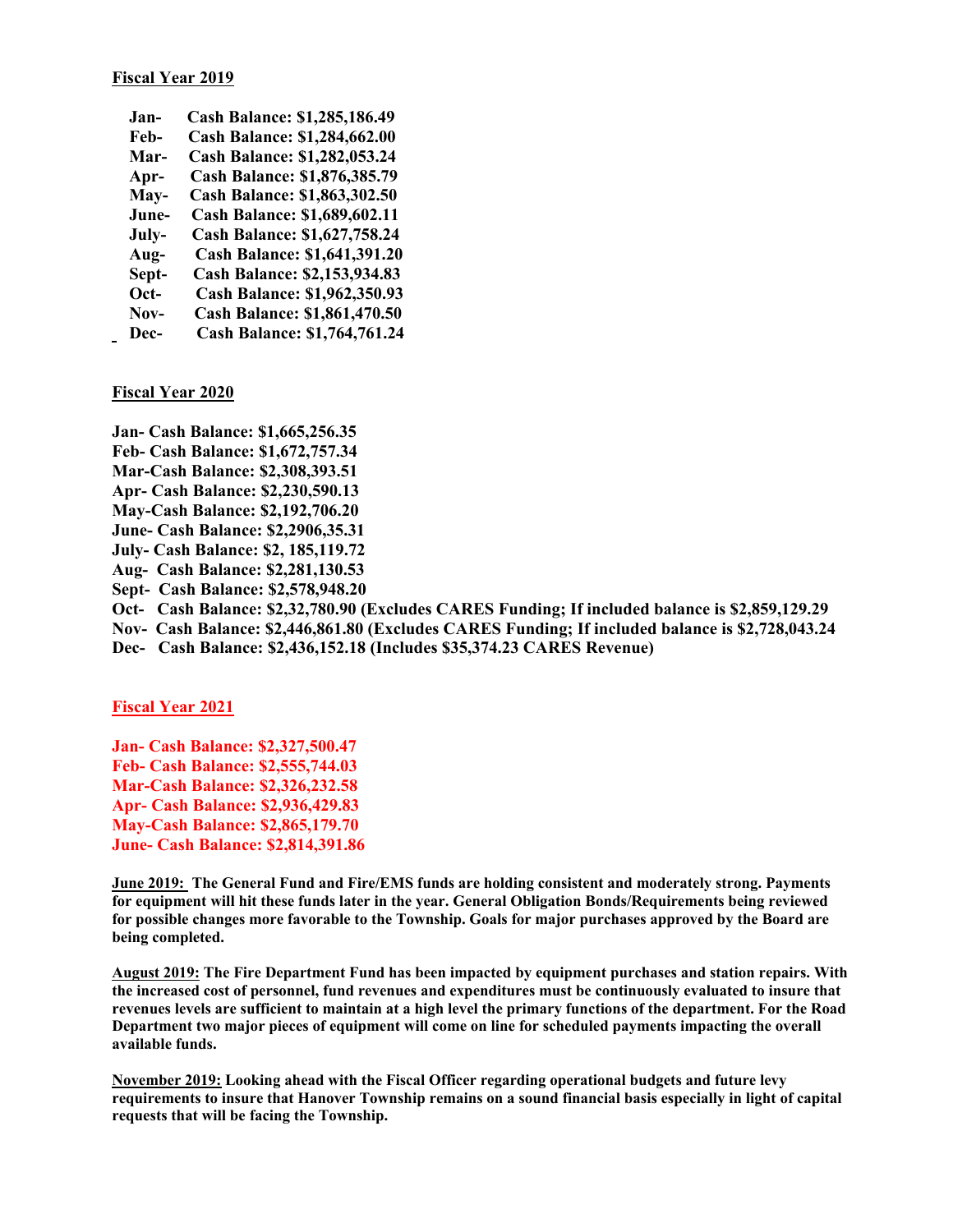**December 2019: Examining switch over requirements for lowering Fire Dept. BWC premiums. Seeking reclassification to a better premium code.** 

**February 2020: Received preliminary approval for reclassification of premium rating code for the Fire Department to lower payments. Awaiting final letter of approval to result in lower payments. Monitoring Fire Department staffing costs and increased payroll as the department seeks to improve response and coverage.** 

**March/April: Due to COVID-19 circumstance several Community Center rentals were cancelled and refunds made. Revenue for facility rentals in the General Fund will take a hit in revenue generation. Gas Tax and Local Government revenues have experienced decreases due to COVID-19 issues/economics.** 

**July/August/September: Will be evaluating revenue situation when tax settlements are received to determine what projects can be addressed in consultation with the Board of Trustees. Gas Tax and Local Government fund experienced decreases earlier but appear to be on the rebound. Cemetery revenue is increasing as well.** 

**November 2020: Finishing up CARES Act purchases and payroll expenses to be completed or encumbered by November 20, 2020. Evaluating project list for 2021 to present to the Board.** 

**December 2020: Evaluating final year expenditures and will be examining balances and outstanding issues as the Township moves into 2021. A number of projects are on hold due to the COVID-19 impact on revenues. In January 2021, fund balances and carry over as well as property valuation numbers will be analyzed. The Township must operate on carry over balances until tax settlements are received in April 2021.** 

**January- March 2021: Fund balances and carry over as well as property valuation numbers will be analyzed the first quarter. The Township must operate on carry over balances until tax settlements are received in April 2021.** 

**Also, the impact of COVID-19 on revenues and expenditures will be evaluated. Examining new COVID-19 Relief Bill for allocations to Townships.** 

**June- July 2021: The Township should review what can be funded through the American Relief Act for Townships and develop a priority list of projects and costs.** 

#### **Old Business July 14, 2021**

As discussed in the June meeting and presented again in July, the Township must approve a Tax Budget to present to the County Budget Commission. The annual tax budget process which requires the Township to submit an estimated budget for the upcoming year to the County by July 15, has been prepared by the Fiscal Officer for 2022. The budget to be submitted is only an estimate and not the final budget for the 2022 fiscal year. The final operating budget is presented and approved the first quarter of each year. For 2022, the estimated tax budget is set at \$4,520,730.31.

### **Resolution No. 29-21**

### **Approving the Tax Budget for Hanover Township for Fiscal Year 2022 and Authorizing the Submission of the Budget to the County Auditor and Budget Commission**

*Whereas*, the Fiscal Officer prepared the Fiscal Year 2022 Tax Budget, the main components of which were summarily reviewed during public meetings held on June 9 2021 and July 14, 2021 with a Public Hearing held June 9, 2021 at 5:45 PM as published; and,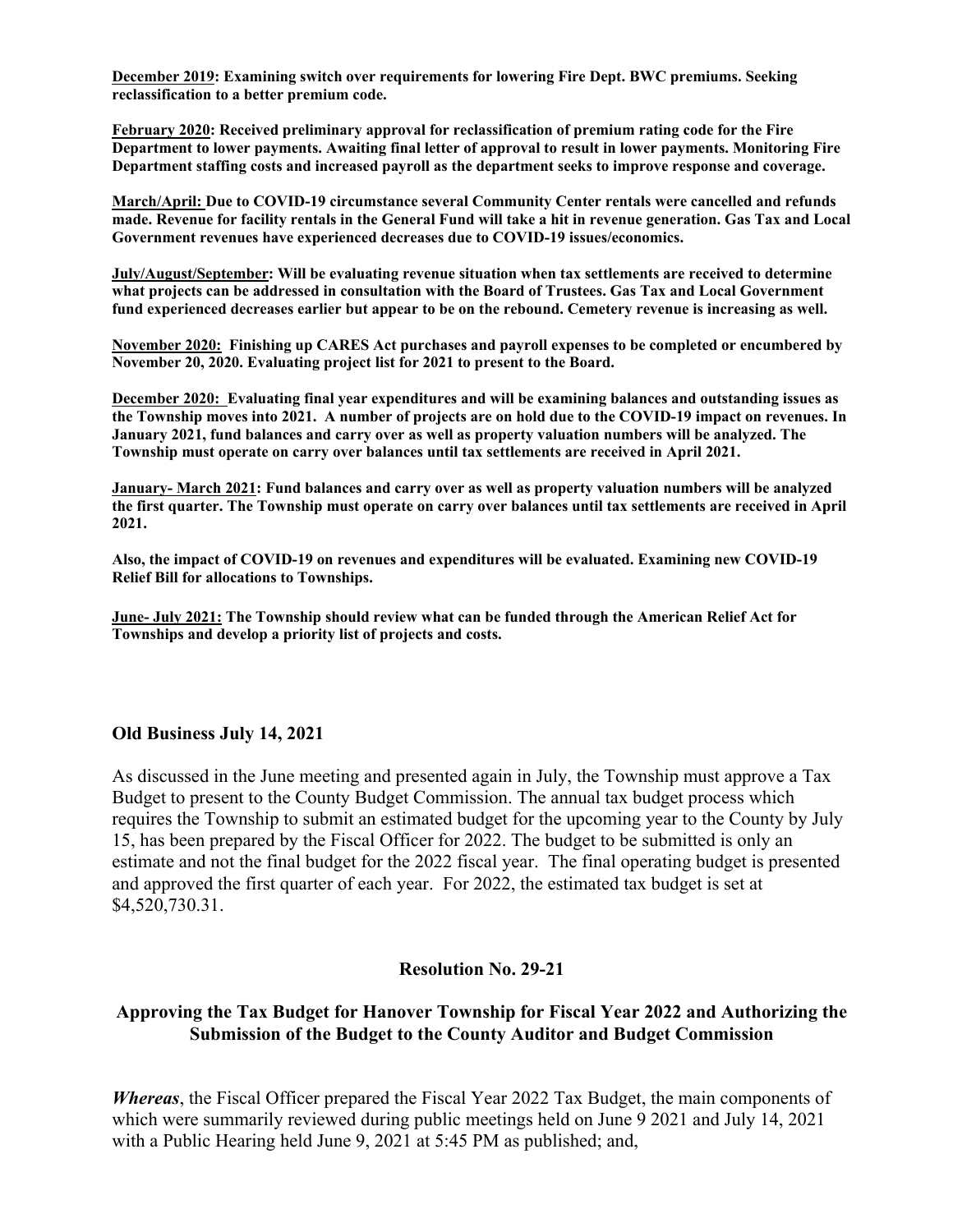*Whereas*, revenue and expenditure projections were based upon analysis of the last few years and adjusted for special circumstances identified in the current fiscal year (such as COVID-19, economic factors, grants, debt retirement, property valuations and other reimbursements); and

*Whereas*, the actual 2022 budget and appropriations will not be adopted until the first quarter of 2022; and

*Whereas*, Ohio Revised Code requirements mandate the submission of the 2022 Tax Budget to the County Auditor by July 15, 2021,

# *Be it resolved by the Board of Township Trustees of Hanover Township Butler County, Ohio*

**Section I**. That the 2022 Tax Budget( totaling \$4,520,730.35 including Debt Service of \$138,990.00), as attached and presented by the Fiscal Officer, is hereby adopted and authorized for submission to the Butler County Auditor in accordance with requirements of the Ohio Revised Code. The Fiscal Officer is hereby requested to deliver said Tax Budget to the County Auditor as soon as practicable but no later than July 15, 2021.

The foregoing resolution was adopted in an open public meeting and is a reflection of the official action taken by the Board of Trustees of Hanover Township Butler County, Ohio on the 14th day of July 2021.

| <b>Board of Trustees</b> | <i>Vote</i> | <b>Attest and Authentication:</b> |
|--------------------------|-------------|-----------------------------------|
| Douglas L. Johnson       |             | Gregory L. Sullivan               |
| Larry Miller             |             | Fiscal Officer/Clerk              |
| Jeff Buddo               |             |                                   |

Mr. Miller made a motion to approve Resolution No. 29-21 which was seconded by Mr. Johnson. After discussion, Mr. Sullivan called the roll with Trustees Miller and Johnson voting yes.

# **Old Business: Motion to Amend Resolution No.15-21 2021 Road Program Ref: Base Repair Work- Karriwood Drive; Add \$18,436.00 over last amended amount.**

In January 20, 2021 the Board approved the contract estimates prepared by the Butler County Engineer's Office. Estimates were Paving: \$34,176.34; Black Mat: \$81,829. Actual Paving: \$51,467.26; Black Mat: \$66,640.00. Total package estimate plus retrace was \$119,831.84; current actual cost is \$121,831.00 or net difference of \$2,101.92. A formal amendment was approved by the Board in April. Late May, BCEO advised the Township that the Retrace portion added \$411.04 to the approved amount of \$3,826.50 totaling \$4,237.54. BCEO was advised to proceed but it was necessary to formally amend again Resolution No. 15-21 to reflect the new total adding this change. This week, the Township was shown base failure needing repair well beyond the original estimate. The top surface has been stripped but the project has stopped until this change is approved. An additional \$18,436.00 must be added to complete the work. The new net total will be will be \$140,267.00. Therefore, Resolution No. 15-21 must be amended again to reflect the new total for the 2021 Road Program through BCEO set at \$140, 267.00.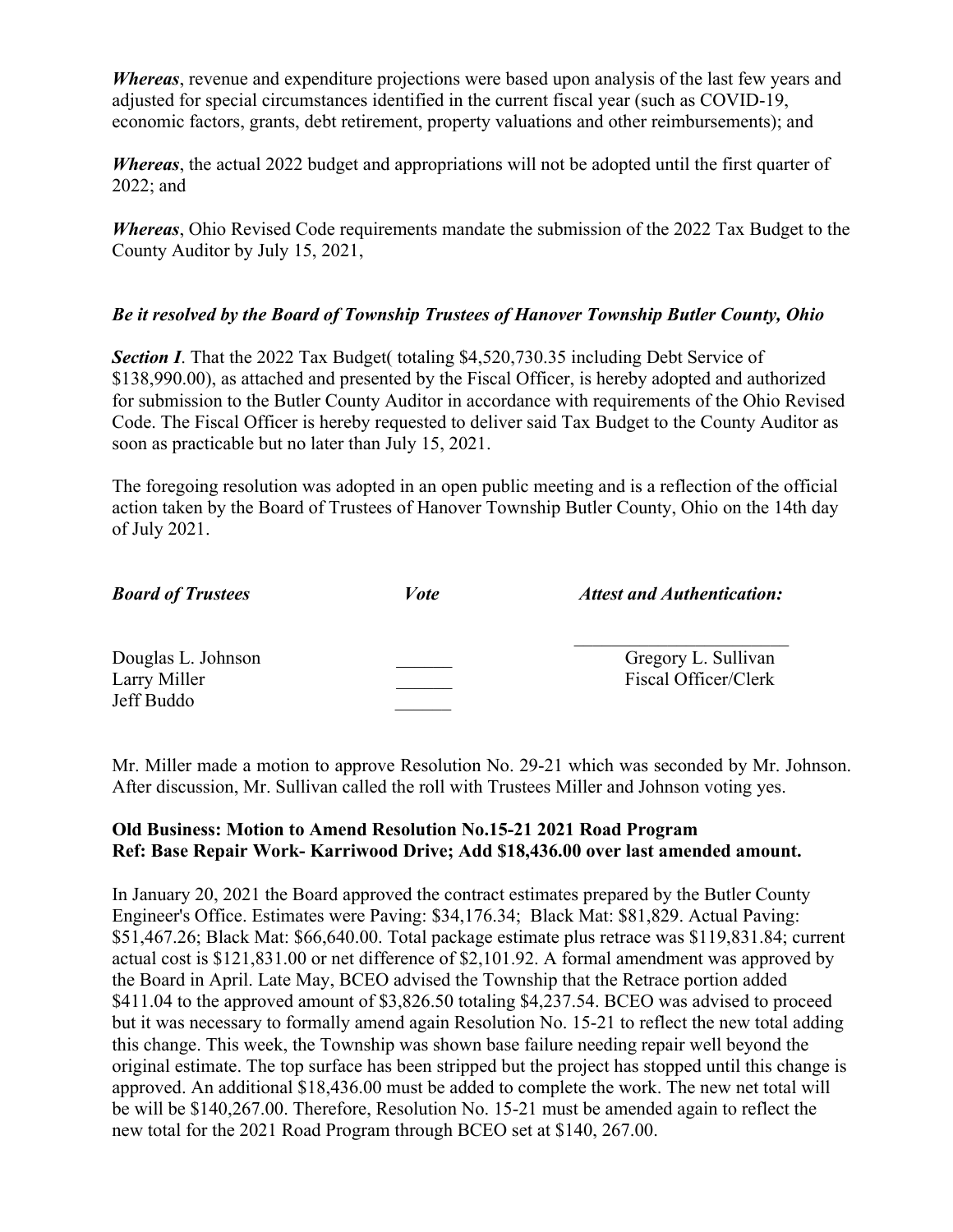A motion was made by Mr. Miller, seconded by Mr. Johnson to amend Resolution No. 15-21, Section II to reflect a total cost of \$140,267.00 for paving, black mat, base repair and retrace as well as to authorize the work to be done. After discussion, Mr. Sullivan called the roll with Trustees Miller and Johnson voting yes.

### **Hanover Township LTGO Firehouse Improvement Refunding Bonds, Series 2021**

**Hanover Township, Ohio** – Hanover Township, with assistance from Hilltop Securities Inc. and Bond Counsel Frost, Brown & Todd refinanced its outstanding Series 2009 bonds to take advantage of favorable bond market conditions. The \$1,365,051 refinancing will save the Township more than \$220,000 in gross debt service over the life of the bonds. The Township was paying 4.60% on the Series 2009 Bonds, and will now be paying a 1.78% interest rate on the refunding bonds.

The Township Administrator, Bruce Henry; Fiscal Officer, Gregory Sullivan; and the Board of Trustees strive to take advantage of every opportunity to minimize the Township's debt service. The Township's decision to capitalize on favorable bond market conditions provided a great opportunity to save money for the community.

### **New Business**

# **Motion: Community Development Project Agreement July 14, 2021**

Hanover Township received a grant award through the Community Development Block Grant process, Butler County for the Gene Avenue Culvert Project. The award was for \$71,000.00 and the Township is responsible for any balance beyond that amount. Butler County required a Project Agreement form be executed which generally defines the rights of the parties involved: Butler County and Hanover Township. As Township Administrator, Bruce E. Henry signed said form in behalf of the Township . The form had been approved by the Butler County Prosecutor's Office. For the record, a motion is needed to document said action.

Moved by Johnson, seconded by Miller to approve and recognize the Township Administrator as the designated official to sign documents related to the Gene Avenue Culvert Project as well as the previous signed Project form requested by the County.

# **Motion: Accept Moody's Final Report Township Credit Rating and Financial Stability**

Mr. Henry presented to the Board the final official Moody's International rating and evaluation of Hanover Township. The credit rating remained strong and Moody's complimented the management of the Township as the financial position of the township was considered excellent given the size of the Township. Mr. Miller thanked Mr. Henry and Mr. Sullivan for their excellent work.

Motion made by Mr. Miller to accept the Moody's Report for the record which was seconded by Mr. Johnson. After discussion, Mr. Sullivan called the roll with Trustees Johnson and Miller voting yes.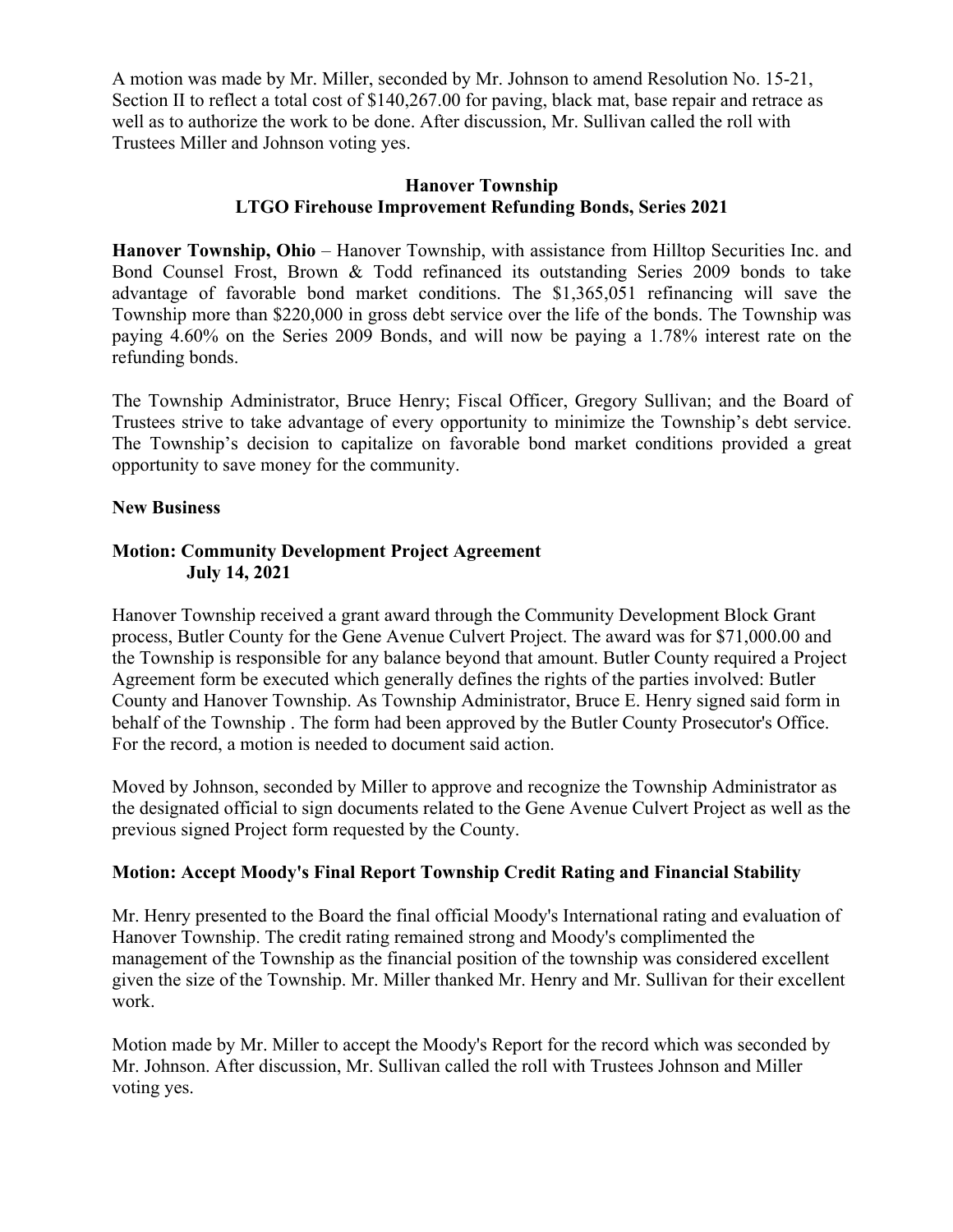# **Kids Fest**

The Hanover Township Board of Trustees, working in cooperation with the Hanover Township Park Committee, hosted the 13th annual Kids Fest Day on Saturday, June 26, 2021 at the Hanover Township Memorial Park which \served 300 kids. The event opened with a Treasure Hunt for children ages 2 through 12. Special treasure hunt prizes were awarded for the various age groups as sponsored by Kelly's Bakery. At 2:15PM a pie eating contest was held for various age groups and there was a special competition for adults. Special prizes were awarded to the top pie eaters! A fitness-for-fun activity was held which included races among various age groups and adults. Prizes were sponsored by Reffitt's Garage and Towing. McGonigle United Methodist Church Youth Group provided corn hole competitions and prizes for kids. Kerusso Baptist Church provided face painting and snow cones. A Balloon Artist made animals for kids all afternoon as sponsored by Rice Auto Body. The Hanover Ladies Industrial Band Club provided a fishing pond activities for kids. The Major Event sponsor was Stony Run Enterprises sponsoring food items provided free to the public. Throughout the afternoon, equipment displays were presented by the Butler County Sheriff's Office, Hanover Township Fire/EMS, Public Works Operations. Throughout the day, hay wagon rides were available for the public.

Due to the success of the event and excellent volunteer support, the following resolution was introduced:



# **Hanover Township Butler County, Ohio Resolution No. 32-21**

# **Recognizing the Contributions, Sponsors and Volunteers for an Extremely Successful 2021 Kids Fest**

*Whereas,* Hanover Township has been blessed with a supportive and involved citizen base contributing to the well being of the entire area; and

*Whereas*, Kids Fest 2021 held on June 26, 2021 was the 13th annual event and the first one after the pandemic causing cancellation of the 2020 event; and

*Whereas,* the 2021 Kids Fest was a huge success with approximately 300 kids participating along with their parents and grandparents with the Township receiving numerous compliments; and,

*Whereas*, in order to provide a safe and free event for kids a number of sponsors, contributors and volunteers stepped up to help; and,

*Whereas,* it is appropriate to express appreciation and to say "Thank You" to all involved; and,

*Be it resolved by the Board of Township Trustees of Hanover Township Butler County, Ohio* 

**Section I.** That on behalf of Hanover Township residents and officials, expresses appreciation and "Thank You" to the following:

**Cash Contributions:** Stony Run Enterprises, Rice Auto Body, Kelly's Bakery, Reffitt's Garage and Towing.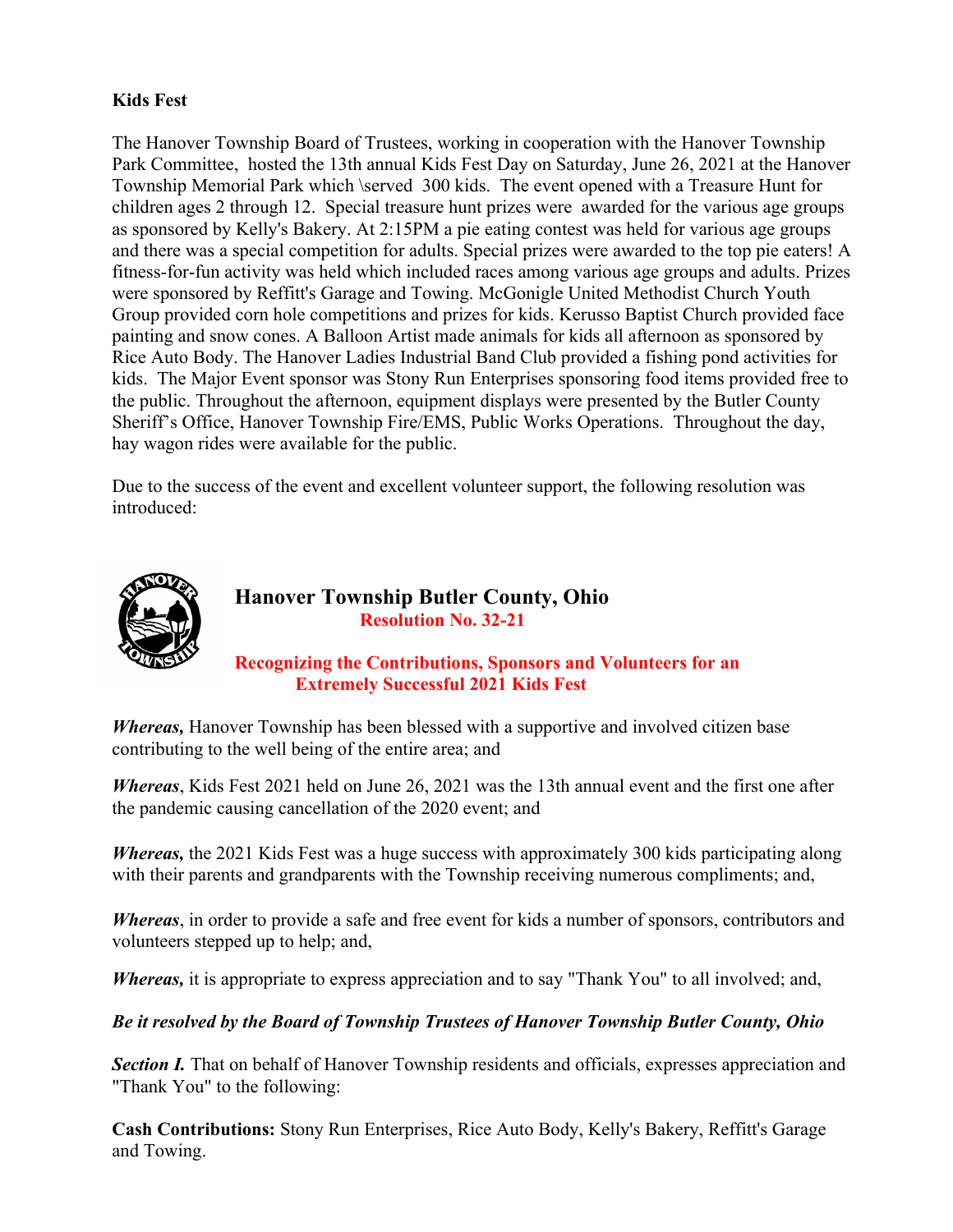**Product and/ or Prize Contributions:** Terry Moran, Kerusso Baptist Church, Mcgonigle Methodist Church, Julie Prickett, Bruce E. Henry, Hanover Ladies Industrial Band and Rumpke.

**Volunteers either prior to the event or during the event**: Joe Pyfrin, Diana Ramsey, Charles Ramsey, Angie Clausen, Arlene Henry, Julie Prickett, Pat Miller, Teresa Sullivan, Terry Moran, John Baumgartner, Clay Calihan, Jeff Buddo and Bob Krieger.

**Section II.** It is hereby directed that a copy of this signed Resolution be sent to all contributors and volunteers.

The foregoing resolution was adopted in an open public meeting and is a reflection of the official action taken by the Board of Trustees of Hanover Township Butler County, Ohio on the 14<sup>th</sup> day of July 2021.

| <b>Board of Trustees</b> | Vote | <b>Attest and Authentication:</b> |
|--------------------------|------|-----------------------------------|
| Douglas L. Johnson       |      | Gregory L. Sullivan               |
| Larry Miller             |      | Fiscal Officer/Clerk              |
| Jeff Buddo               |      |                                   |

Mr. Miller moved the adoption of Resolution No. 32-21 to thank all involved, which was seconded by Mr. Johnson. After discussion, Mr. Sullivan called the roll with Trustees Johnson and Miller voting yes.

#### **American Relief Fund Process**

Mr. Henry explained the process to request and file an application for funding with the State of Ohio Office of Budget and Management as a non entitlement unit of government. Mr. Henry will be participating in a briefing sponsored by the Ohio Township Association presented by the law firm of Baker and Dublikar on July 29, 2021.

#### **Resolution No. 33-21**

#### **Approving Application Process, Funding Request and Compliance Policy for the American Rescue Plan Act of 2021**

**WHEREAS,** the American Rescue Plan Act was signed into law by the President of the United States; and

**WHEREAS,** the Ohio General Assembly approved HB 168 signed into law by the Ohio Governor approving American Relief Act Funding to non entitlement units of local government and has established a process for distributing funds provided by this act through the OMB; and

**WHEREAS,** Hanover Township wishes to apply for the allocation of \$896,733.82 set aside for the Township through the Ohio law and OMB; and

**NOW THEREFORE,** be it resolved that the Board of Trustees of Hanover Township affirms that all funds received from the American Relief Fund Act of 2021 shall be expended **only** to cover costs of the Township consistent with the requirements of said act and subsequent regulations issued by the State of Ohio and United States Treasury including but not limited to the following:

- (1) Assure compliance with Title VI of the Civil rights Act of 1964;
- (2) Agree to the terms and conditions of the award of funds for the Township;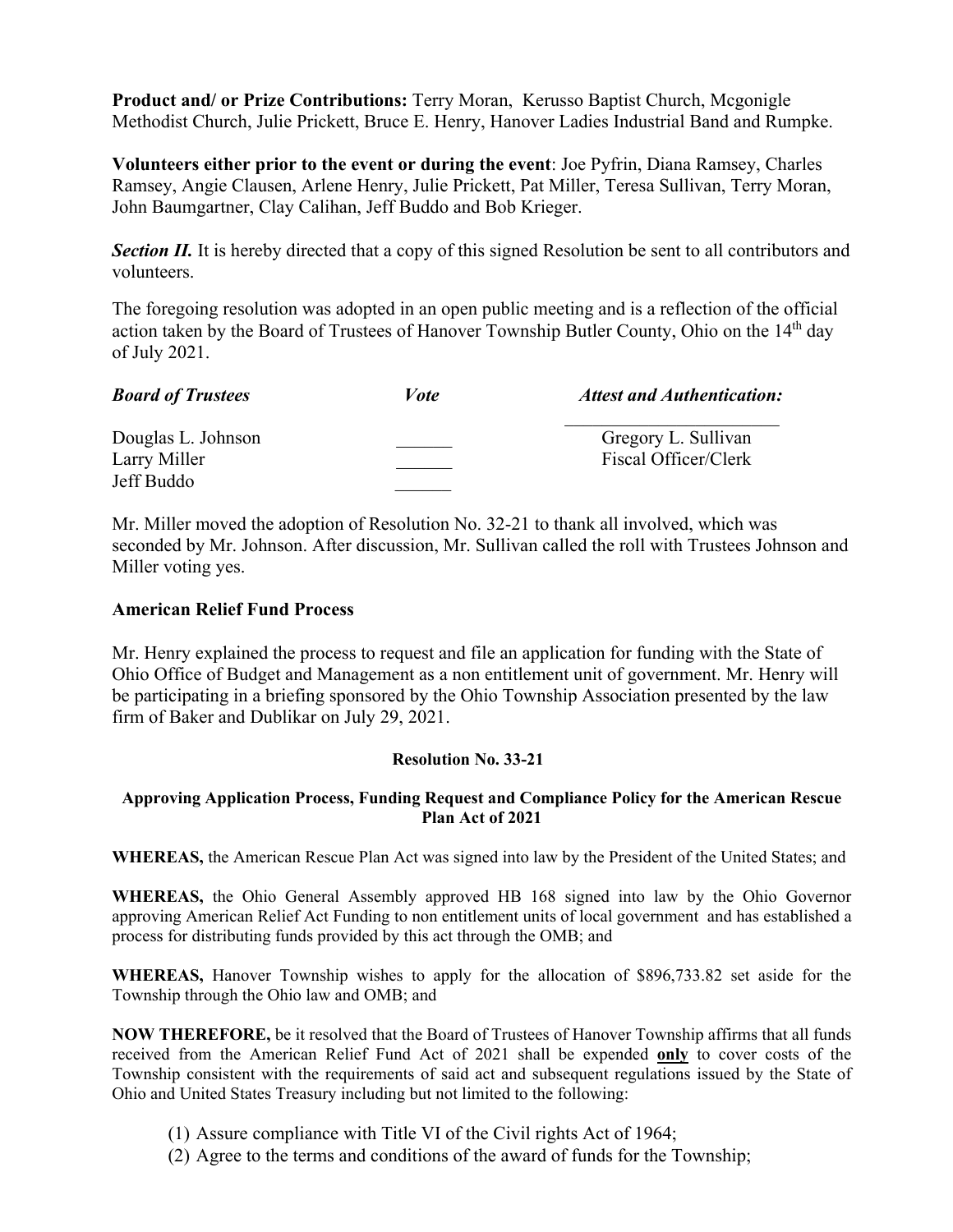(3) The amount assigned to Hanover Township does not exceed 75% of the budget of the Township as of January 27, 2020

## **FURTHERMORE**,

- (1) That the Township Administrator has been authorized to sign the application for funds and award documents related hereto as well as serve as the authorized official for the Township to sign any further necessary application documents and subsequent required forms;
- (2) That the Fiscal Officer shall provide for the accurate tracking of revenue and expenditures as required by the State and has been designated as the contact official for fiscal administration and required follow up reporting;
- (3) That the Fiscal Officer shall provide any information related to any payments received under the State Law and the overall act to the Director of the Ohio Office of Budget and Management as requested.

The foregoing resolution was adopted in an open public meeting and is a reflection of the official action taken by the Board of Trustees of Hanover Township Butler County, Ohio on the 14th day of July 2021.

| <b>Board of Trustees</b> | Vote | <b>Attest and Authentication:</b> |
|--------------------------|------|-----------------------------------|
| Douglas L. Johnson       |      | Gregory L. Sullivan               |
| Larry Miller             |      | Fiscal Officer/Clerk              |
| Jeff Buddo               |      |                                   |

Mr. Miller moved the adoption of Resolution No. 33-21, which was seconded by Mr. Johnson. After discussion, Mr. Sullivan called the roll with Trustees Johnson and Miller voting yes. The Board expressed hope that the Township will be able to secure and spend the funds on needed projects.

Mr. Henry explained the requirements for property and liability insurance renewal A proposal was presented by the Ohio Township Risk Management Authority with a minor increase but offsetting credits makes the cost about the same as the last coverage period. Mr. Henry also recommend adding another layer of liability to Four Million dollars at a cost of \$996.00 which is included in the body of the resolution.

### **Resolution No. 34-21**

# **Approving Property, Vehicle and Liability Insurance Renewals Through a Contract With the Ohio Township Risk Management Authority for Policy Year September 2, 2021 through September 1, 2022**

*Whereas*, it is in the best interest of the Township to provide insurance coverage for Township property, vehicles, and liability; and

*Whereas*, prices were examined and updated information was filed to determine best pricing; and

*Whereas*, the Ohio Township Risk Management Authority has presented renewal coverage for General Liability (Legal) and Coverage Extensions, Property Insurance and Coverage Extensions, Public Officials Wrongful Acts and Coverage Extensions, Vehicle Insurance Coverage and Umbrella Liability as well as Coverage Extensions for new Fire Equipment and Road Department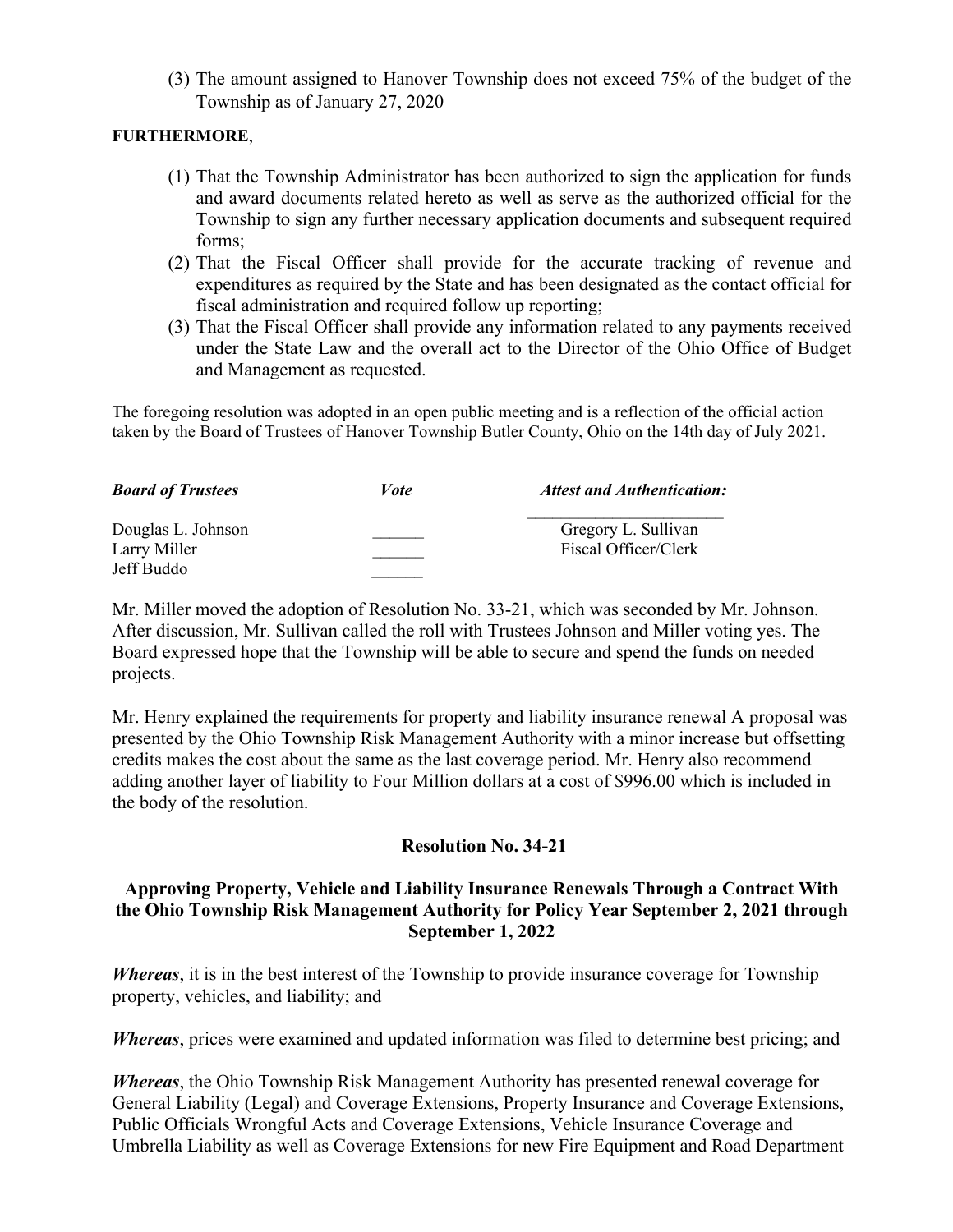Equipment as well as a rebate of \$1,988.67 (to be mailed separately) for the new contract period resulting in a net cost for the new policy period of 29,416.33 which includes an additional one million dollars in liability coverage; and

*Whereas*, the OTARMA renewal proposal is the most cost efficient coverage given the Township's circumstances, past experience and the rate has been relatively level the last few years,

# *Be it resolved by the Board of Township Trustees of Hanover Township Butler County, Ohio*

**Section I**. Resolution No. 34-21 is hereby approved authorizing the renewal of the property, vehicle, and liability insurance coverage for the period commencing September 2, 2021 through September 1, 2022 with the Ohio Township Risk Management Authority as represented locally by Lovins Insurance Agency for a cost not to exceed \$31,404.00 (with an anticipated rebates/credits of \$1,988.67 to be received at a later date) as outlined in an attachment herewith labeled "Attachment Resolution No.34-21".

**Section II.** The Township Administrator is hereby authorized to execute all contracts and related documents thereto on behalf of the Township.

The foregoing resolution was adopted in a special public meeting and is a reflection of the official action taken by the Board of Trustees of Hanover Township Butler County, Ohio on the 14<sup>th</sup> day of July 2021.

| <b>Board of Trustees</b> | <i>Vote</i> | <b>Attest and Authentication:</b> |
|--------------------------|-------------|-----------------------------------|
| Douglas L. Johnson       |             | Gregory L. Sullivan               |
| Larry Miller             |             | Fiscal Officer/Clerk              |
| Jeff Buddo               |             |                                   |

Mr. Miller moved the adoption of Resolution No. 34-21, which was seconded by Mr. Johnson. After discussion, Mr. Sullivan called the roll with Trustees Johnson and Miller voting yes. Mr. Sullivan is to send a check for the invoice amount of \$31,404.00.

# **Motion for "Cool Cars-Fine Wine-Good Music" Event August 28, 2021**

**Background**: The Hanover Township special event entitled "Cool Cars, Fine Wine and Good Music" is scheduled for August 28, 2021 in Hanover Park. The Park Committee is working on logistical details and seeking sponsorships and donations. These donations will be received up to the day of the event. However, the Township Administrator has to make arrangements for the event for supplies and support services (not to exceed \$6,500) which will be partially offset by sponsorship funds. The items listed in the motion are the same as last year.

**Motion:** Mr. Johnson made a motion to authorize the Township Administrator to enter into agreements and authorize expenditures for Coldiron Events, Rumpke, GNC Printing, Magnet Signs, TNT Trophies, SAMS, Meijer, Wal Mart, music groups and Prestige Glassware subject to availability of funds not to exceed \$6500.00. Mr. Miller seconded the motion. After discussion, a roll call vote was taken and the vote was Trustees Johnson and Miller voting yes.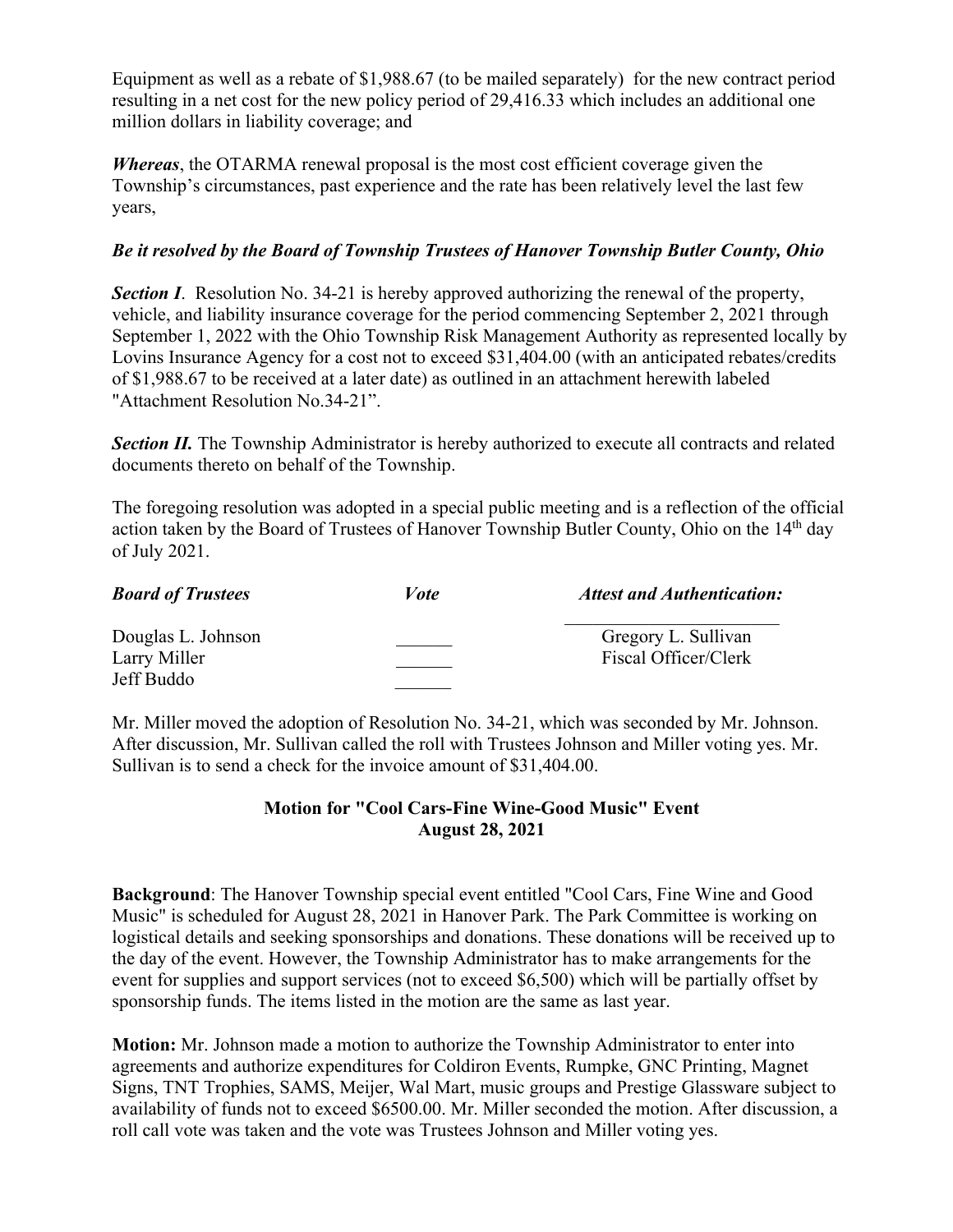## **Ref:** Approving Payment of 2021 EMA Assessment

By state statute the Emergency Management Agency of Counties may execute agreements with political subdivisions which includes a per capita assessment fee (.39) based upon census information with said fees applied to operational costs. The Assessment for 2021 for Hanover Township is \$3,338.79. for 8,561; the per capita rate of .39 has not increased over the last nine years. A motion is needed to authorize payment of said assessment for 2021.

Motion: Moved by Mr. Miller, seconded by Mr. Johnson to approve the per capita assessment to the County EMA of \$3,338.79 as per invoice.

After discussion, a roll call vote was taken by the Fiscal officer with the following result Trustees Miller and Johnson voting yes.

# **Motion to Change September Meeting Date**

Earlier in the year, the August Board meeting was changed to the third Wednesday August 18, 2021. The September Board meeting comes early on September 8th, two days after the Labor Day Holiday. To maintain a an equal spread between business meetings, it is recommended that the September Board meeting be changed to the third Wednesday, September 15th. The October meeting was already changed to the third Wednesday October 20, 2021. This action will help maintain a smooth succession for Board business items. Mr. Buddo was advised and he is available on that date.

Moved by Mr. Miller, seconded by Mr. Johnson to change the September Board of Trustees meeting from September 8, 2021 to September 15, 2021. After discussion, Mr. Sullivan called the roll with Trustees Miller and Johnson voting yes.

# **Cemetery Donation July 14, 2021**

Motion to Accept donation of \$100.00 to Millville Cemetery from Pat and Mary Massarelli in honor of Nicoli and Wanda Massarelli for keeping their gravesite neat and clean. Moved by: Miller, seconded by Mr. Johnson. Both Trustees thanked Cemetery employees for keeping the Cemetery in good condition.

After discussion, the Fiscal Officer called the roll. The vote was Trustees Miller and Johnson voting yes.

A general discussion occurred among the Board members, Fiscal Officer Sullivan and Administrator Henry regarding the tighter regulations and complexity of the American Relief Fund Act. OTA (see previous reference) has secured the services of the law firm of Baker and Dublikar to assist OTA and any township interested. The Township will continue to work with the County Prosecutor's Office but if additional expertise is needed, the Township wants to be in position to proceed with legal counsel experts regarding this legislation. Therefore, Mr. Miller made a motion to authorize work with Baker and Dublikar as deemed necessary and authorize the